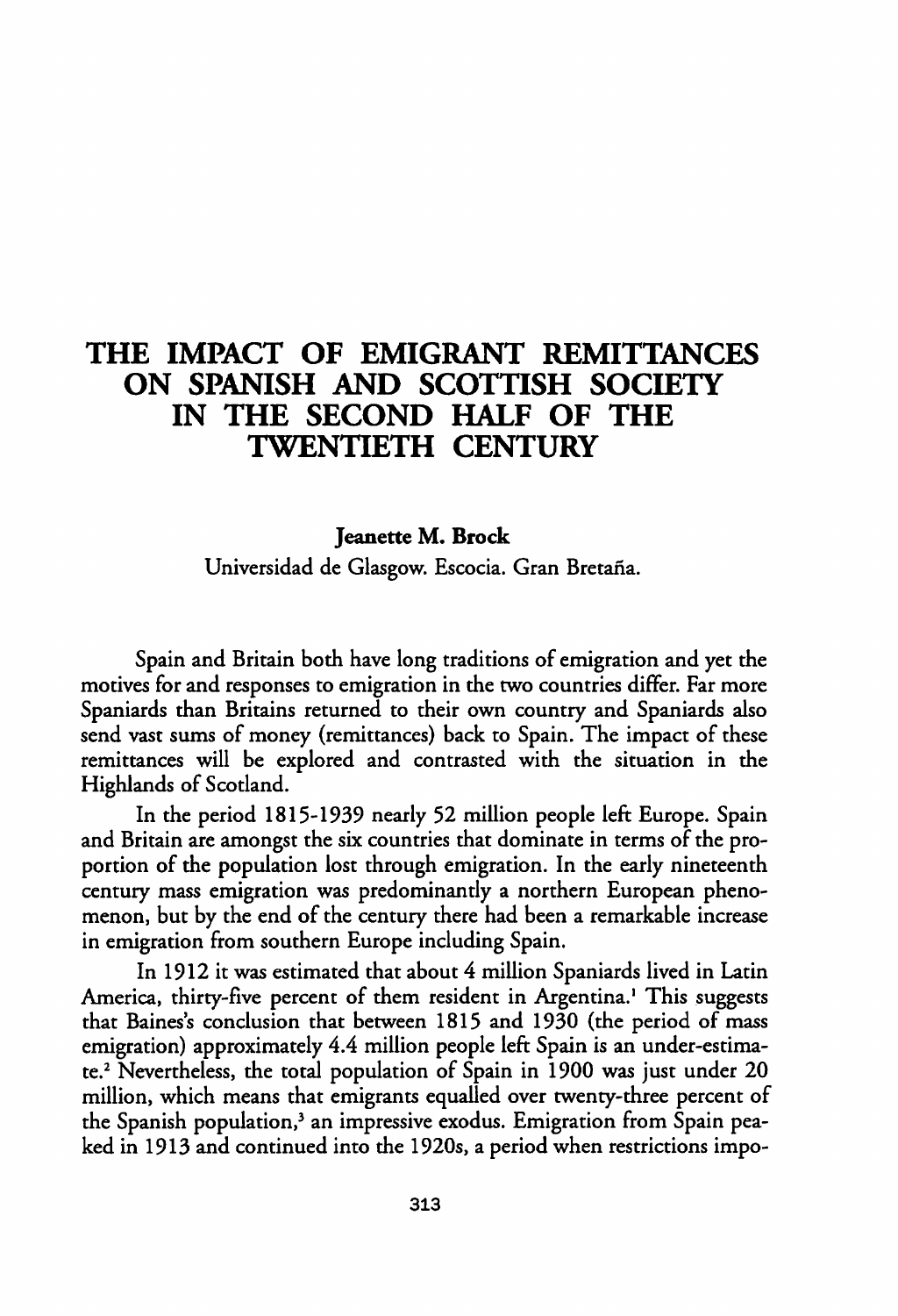sed by the importing countries severely restricted flows. France attracted many refugees from the dictatorship of Primo de Rivera and after the Civil War,<sup>4</sup> but the Americas remained the main emigrant destination for Spaniards until 1959. Martínez Cachero has argued that Spanish emigration changed fundamentally after 1959, emigration after that date being almost entirely within Europe.5 However, it has also been shown that Galicians have continued to retain links with America, especially the United States.<sup>6</sup>

Just as most Spaniards initially went to Spanish-speaking countries, so British emigrants went to English-speaking ones such as the United States or the British Empire. It is only very recently that the British have emigrated to Europe.

In 1900 the population of Britain was just over twice that of Spain and one would therefore expect greater losses through emigration. It is estimated that between 1815 and 1930 almost eleven and a half million people (11.4 m) emigrated from Britain (England, Scodand and Wales), far more than from any other European country,<sup>7</sup> and within Britain the highest proportions lost were from Scotland.

Britain's emigrant experience is particularly interesting because emigration peaked in a period of economic boom. Generally it was the countries experiencing only limited economic growth that exported the most migrants, such as Norway and Ireland (who in fact lost the highest proportions of their population). If the economy "took off" this generally resulted in a downturn in emigration, a pattern that can dearly identified in late nineteenth century Germany.8

If the discussion of British emigration seems rather thin, this is becau se of the tremendous difference between Spanish and British material on emigration. The Spanish records are excellent, allowing one to determine not only how many people are leaving, but where they are coming from. British data on emigration are generally very weak. There have never been any checks on those emigrating; for example, there is no military service in Britain, which would require checks to restrict males leaving. The decennial censuses of the British population began in 1801 and can highlight regions gaining or losing population, but out-movement does not necessarily mean emigration and place-of-birth is not recorded in all censuses. This makes it impossible to accurately assess which regions are exporting most people. Moreover, perhaps due the volume of emigration from Britain, the British or even regional groups do not tend to stay together or even retain a link beyond their immediate family. There are no British societies akin to the "Centro Gallego" which appears to be found wherever Galicians settled. It is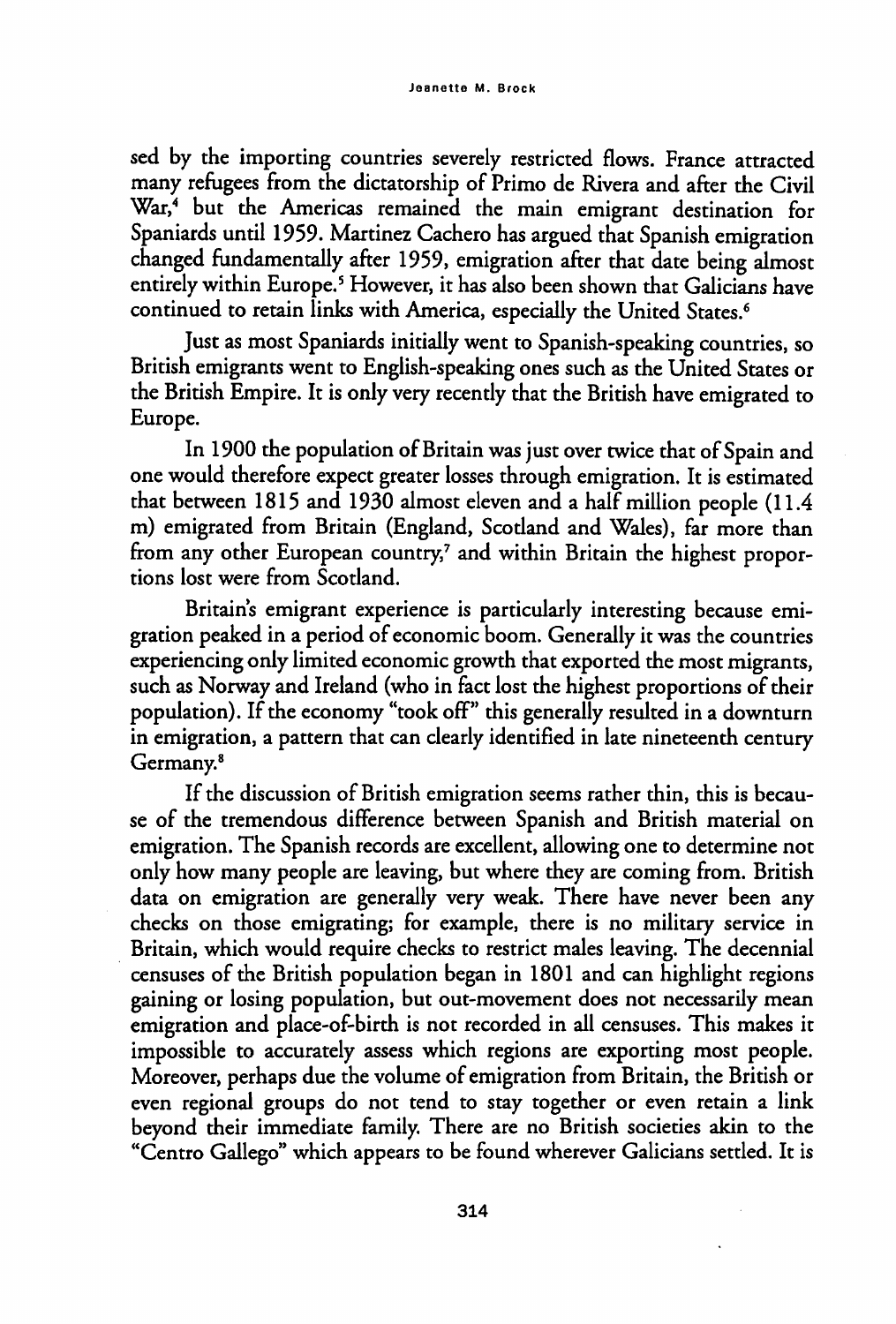only the Highlanders from Scotland, a small proportion of the British population, that formed emigrant clubs abroad.

The number of British nationals abroad can only be estimated by counts in the country-of-residence made, for example, by emigration officials at the port of entry. The British Government asks that people should register with the British Consulate abroad, but there is no obligation to do so and it has been shown that it is only in countries where there is "trouble" that people bother to record their residence.

Having considered the limitations of British data, let us now consider what sort of people became emigrants, bearing in mind that emigration involves expenses and the poorest people could not afford to emigrate.

The majority of Spanish emigrants in the nineteenth century were manual labourers, but some either took or made wealth abroad because by the tern of the century fifteen percent of the 60,000 Spanish-born emigrants in Uruguay were described as property owners.<sup>9</sup> It has already been noted that the direction of Spanish emigrant flows changed after 1959, but so also did the nature of emigration. Before that date emigrants were generally ruralborn, indulging in spontaneous individual permanent movement overseas. After 1959 emigration was more planned. It was often for only a short period, in other words temporary, and by industrial workers.<sup>10</sup> Some people did continue to emigrate to Latin America, but evidence suggest that this movement is now restricted to the skilled.<sup>11</sup> A study on Spanish emigrants in Europe just before Spain joined the EU found more family emigration than previously. The men were working in unskilled jobs rather than factory-work as earlier research. Nevertheless, the men considered that they had bettered themselves in terms of qualifications whilst abroad, which in view of their low status jobs suggests that they were poorly educated before they left.<sup>12</sup>

The majority of emigrants from Britain in the early nineteenth century were also rural dwellers with agricultural skills, many wanting to continué their lifestyle abroad. However, by the late nineteenth century, Britain had become an urban, industrial society and the majority of emigrants had urban skills that were very much in demand by the rest of the world.<sup>13</sup> The cheap land abroad no longer existed and most rural emigrants, despite their aspirations, ended up in urban occupations.

The proportions leaving Britain declined markedly after 1914, and since 1945 the proportion of highly skilled professional people has increased. Indeed in Britain it has been shown that mobility declines with dass. Agricultural workers are a very small proportion of the workforce and not a signiflcant proportion amongst emigrants.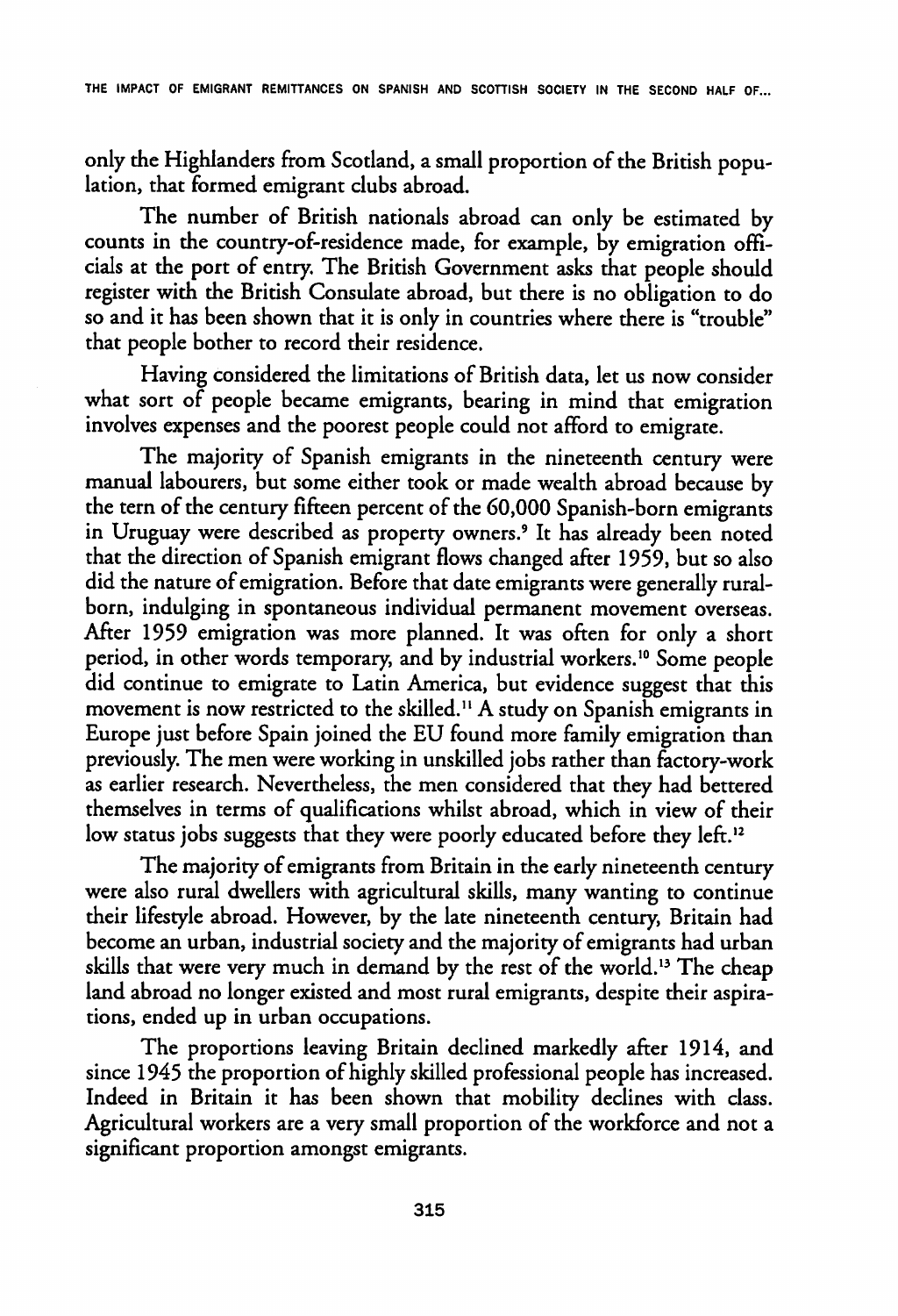Having considered the type of people who migrate, it is now appropriate to consider regional aspects of emigration.

In the major emigrant countries, emigration was a widespread phenomenon, but it was nevertheless concentrated in certain regions. However, the regions exporting population do not necessarily remain constant, and furthermore, the fact that people leave an area does not mean that they emigrate, as they may merely move to a nearby or more distant major town within a country.

In Spain it has been the peripheral regions that have provided the bulk of emigrants. This can be seen in terms of push and pulí factors. The push of declining domestic industries, and the lack of land and industrial development led to a shortage of work in Andalucía and Galicia, while the pulí of nearby France, with opportunities for better employment, enticed both the Catalans and the Basques. However, two regions stand out as providing the majority of Spanish emigrants in the twentieth century; Andalucía and Galicia.

Galicia became a mass exporter of her population in the mid nineteenth century when her largely subsistence economy entered a period of cri sis. However, the economy adapted, first to stockraising and then with coastal industrialisation. Both these adaptations were geared to export markets and represent enclave development; rural industries in the interior did not provide complementary services, and there was no integrated industrialisa tion in Galicia. Urbanisation occurred very slowly, and people left the land to emigrate rather than to go into industry and this meant that markets for goods were very limited. However, some return-emigrants did créate a canning industry.<sup>14</sup>

The scale of nineteenth century emigration from Galicia is impressive. Between 1850 and 1930, 650,000 people emigrated, i.e. one in every two Galicians left home either temporarily or permanently.15 The departure of the surplus rural population meant that those who remained were able to make their farms more profitable and this capital accumulation was helped by emigrant remittances. This new wealth had two beneflts:- firstly, in the early twentieth century it enabled the peasants to buy their own land; and secondly, it encouraged technological improvements, specialisation, and modernisation in agricultural practices. However, labour remained very cheap and the Americas continued to attract emigrants.

Andalucía superficially appears to have everything going for it; mine ral resources, fertile areas producing marketable crops, and ports ideally suited to trade with the Americas. But what we have in fact is a very polarised society of rich landowners with weak entrepreneurial skills and minifundis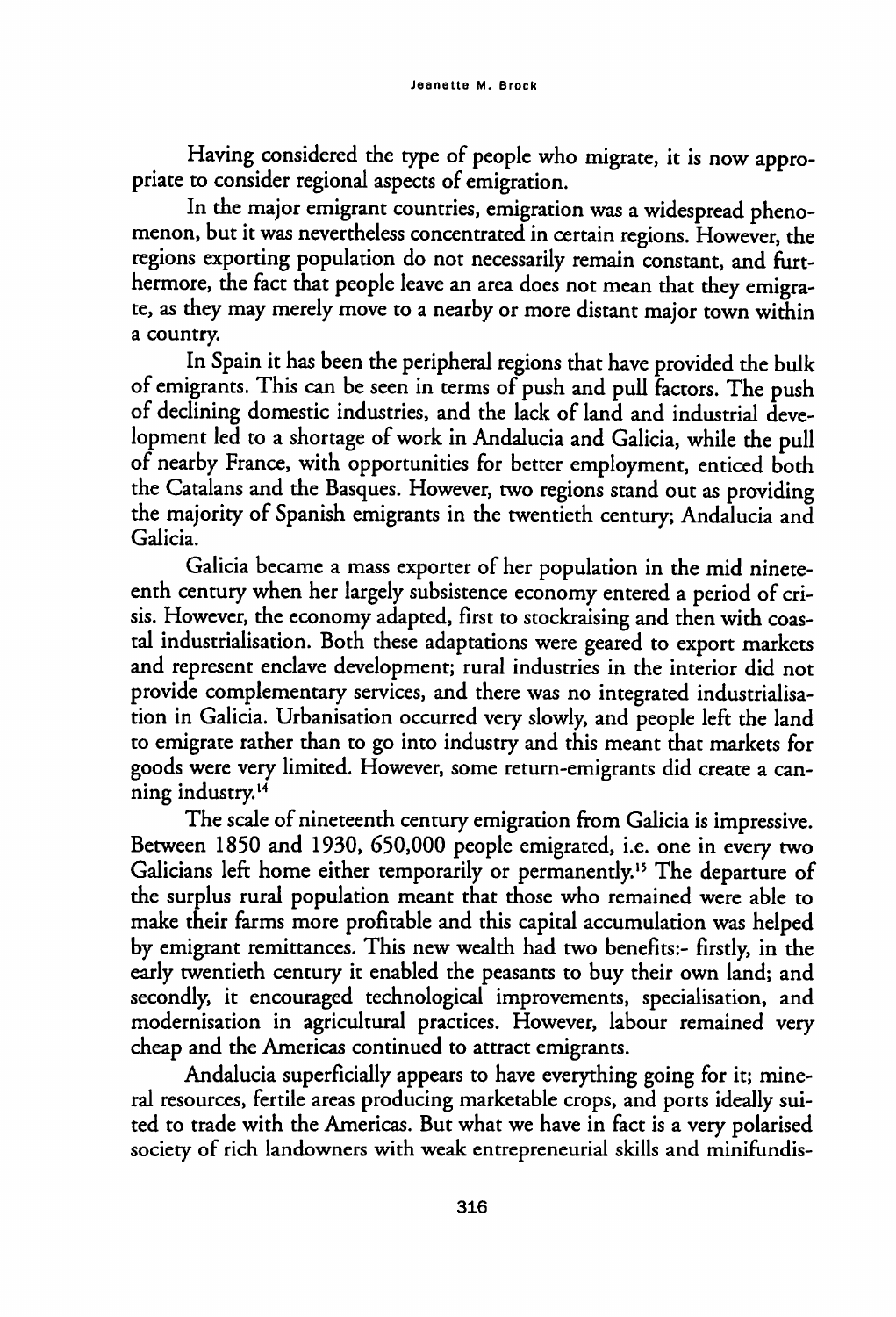tas (small landowners). There was rapid population growth in the early nineteenth century which meant labour was cheap and this delayed the introduction of new technology both to industry and agriculture. Moreover, tariff protection meant that firms did not need to modernise. Andalucia's industries were - with notable exceptions - unable to complete with domestic industry or foreign competition The guaranteed prices for cereal producers may have prevented social upheaval, but in the long run it prevented the use of new technologies that might have increased yields. Labour was cheap and agriculture did not experience a labour shortage until the 195Os. The phylloxera catastrophe in Malaga is thought to be the crisis that triggered mass emigration.<sup>16</sup>

We have, therefore, two areas in Spain with rapidly expanding populations, low wages and unemployment. Britain also experienced rapid popu lation growth in the nineteenth century. Her economy had industrialised, yet immigration from Ireland and in-migration from rural areas meant wages were low. By the 1860s the majority of emigrants had industrial skills and were leaving from major urban centres. In-migrants from rural areas replaced the departing emigrants.<sup>17</sup> These in-migrants were similar to the Andalucians and Galicians in that they were from peripheral areas where domestic industry could not withstand the onslaught of industrialisation.

The Scottish Highlands provide an example of pressures on a very distinctive, peripheral society in Britain. It also provides some interesting similarities and dififerences from the Spanish experience.

Within Scotland there is really only one area of small farming communities, the crofting parishes of the Highlands. In order to understand the current farming practices, it is necessary to understand how the system of "crofting" developed.

In the Highlands of Scotland the estates were very large, relatively infertile, and of low market valué because the land was remote and had few marketable resources. The population was thinly spread in small communal farmsteads in river valleys, and lived by subsistence farming. In order to create more revenue for themselves, the landlords developed the inland áreas as large sheep farms or shooting estates and needed the farmed valleys to allow the animals to over-winter. The Highlanders were evicted or forced to settle in infertile areas on the edge of estates or on the coast. It was at this time that many Highlanders either migrated or emigrated. This planned clearance of people from many Highland estates is known as "the Highland Clearances". The impact of the Clearances on the population of the región has been profound; some counties began to lose their population in the 1820s and the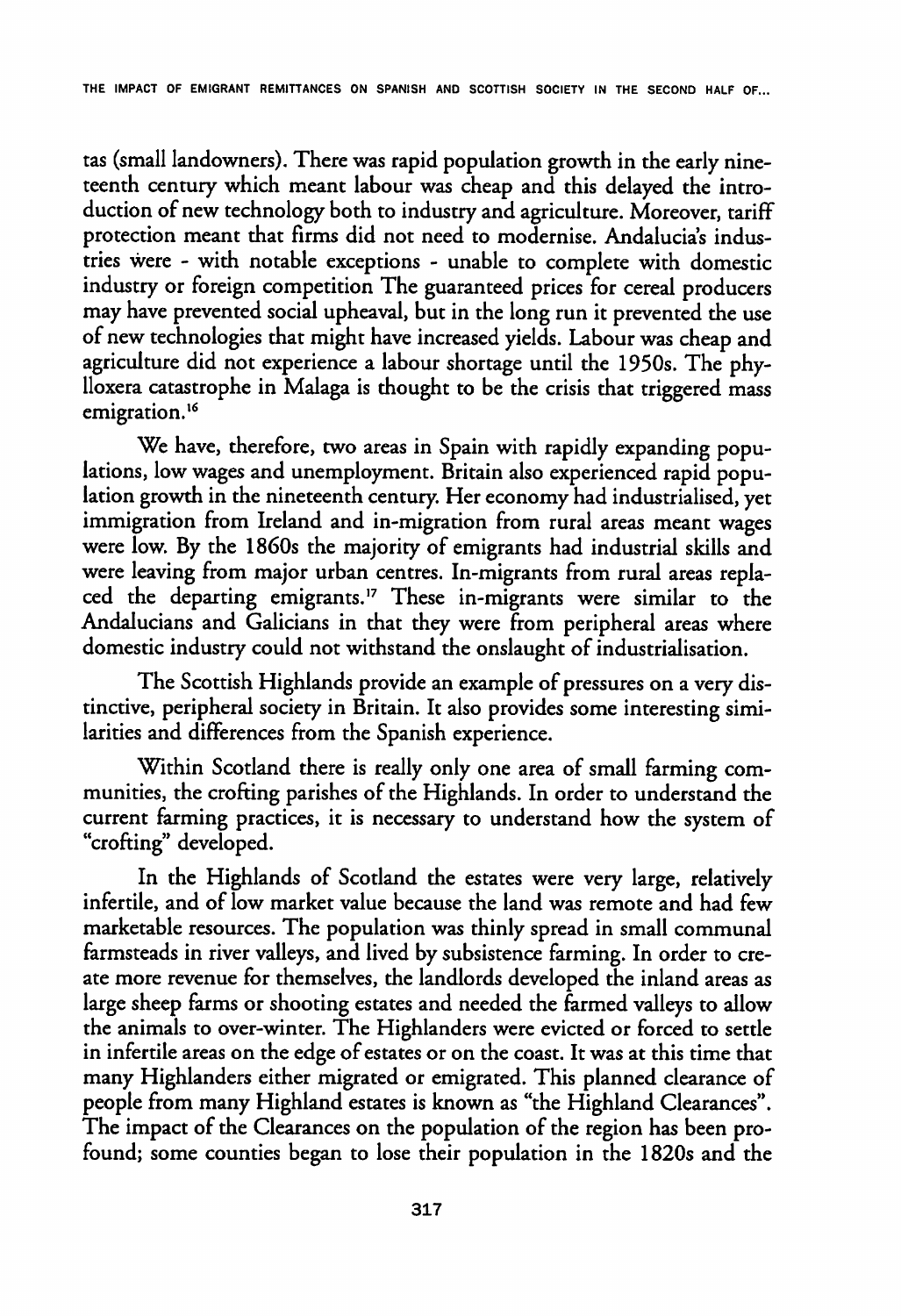entire region has been losing its' population since the 1840s through clearance, migration and emigration.

If clearing the land of people for sheep farming was part of the landlords' strategy to increase revenue, renting very smali plots of land to their tenants in order to maximise income was another. These plots were deliberately made too small to sustain a family by farming alone. This was to forcé their tenants to diversify, to be involved in more than one economic activity, otherwise known as bi-employments. Examples of these would be kelping (gathering seaweed),<sup>18</sup> fishing, or working as farm labourers. This farming system is known as "crofting" and between 1760 and 1830 it completely dis placed traditional communal farming.

The Highland Clearances have remained deeply embedded in Highland consciousness, and the population is still highly antagonistic to any policy of enforced removal. The crofters have had security of tenure and the legal right to inherit their croft for the last hundred years, but they are not allowed to sub-divide it amongst their heirs. The right to inherit was intended to encourage crofters to improve their holdings, but many are held by descendants who refuse to relinquish their rights but are not crofters, while others who would like crofts cannot get them.<sup>19</sup> Many crofts have been abandoned or are no longer used for farming. In some places tourism has made the crofts viable, but in other areas and particularly on the islands, the system remains largely intact to this day, mainly because sea fishing, weaving or more recently salmón farming have provide practical bi-employment opportunities.

There have been attempts to generate an industrial core in the Highlands but these have failed and the area really has no industrial base. The oil industry has provided a major injection of capital but it remains an enclave development, providing considerable but temporary employment. It benefíts the Highlanders in terms of employment opportunities, and does employ some local people, but many employees are "travelling people". The latter are people who retain their family home in their area of origin and work elsewhere, sleeping in lodgings or work camps, and returning to their homes for substantial periods of leave.<sup>20</sup> These workers do not have the same legal rights as local workers, but it is a pattern that suits remote crofters.

The croft is therefore a Highland farm that has been deliberately made too small to be viable without a second source of income. There has been a dedining population in the Highlands due to the nineteenth century Clearances and migration which has only now has begun to stabilise. In contrast, in Andalucía and Galicia the large population and low wages have cre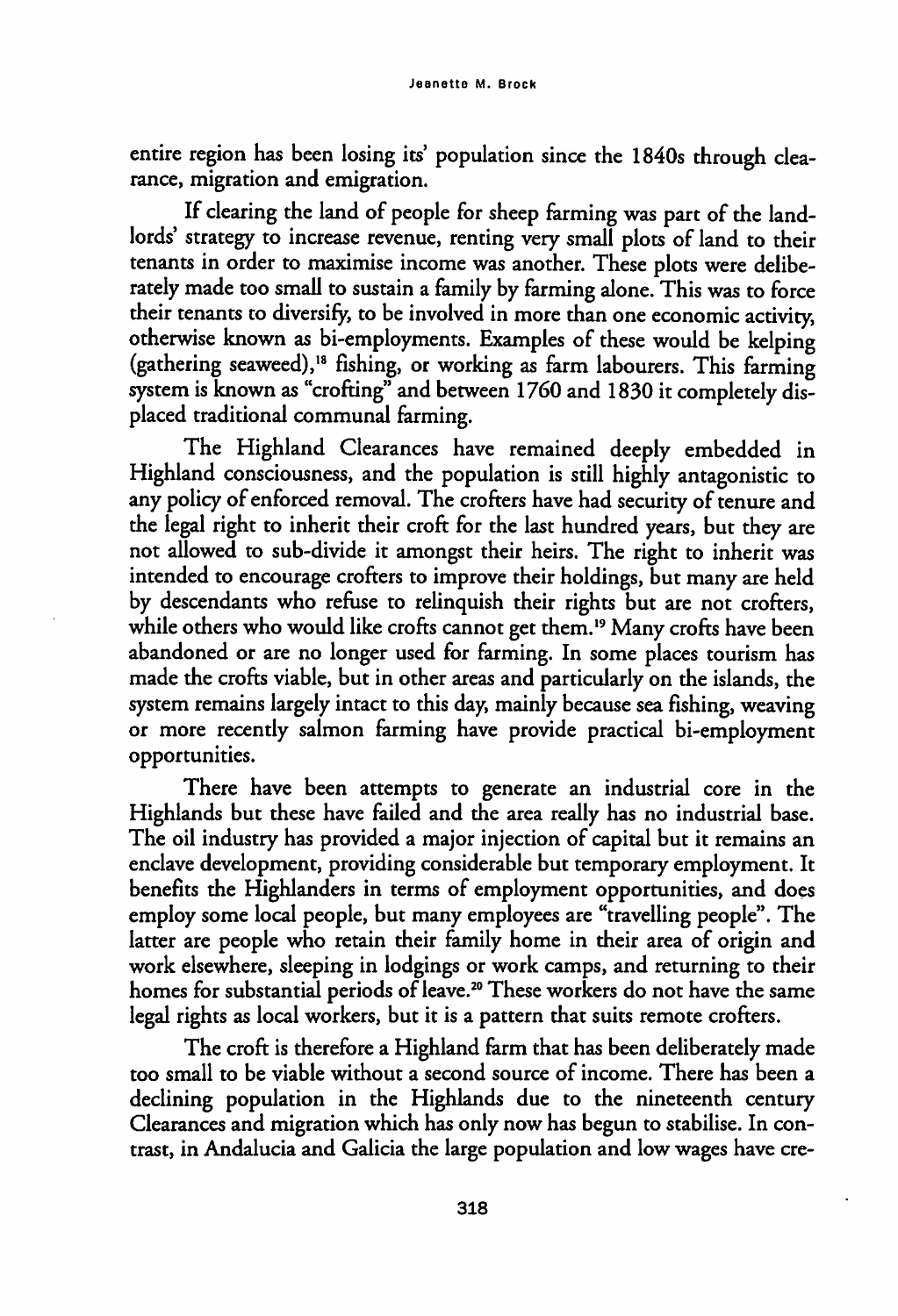THE IMPACT OF EMIGRANT REMITTANCES ON SPANISH AND SCOTTISH SOCIETY IN THE SECOND HALF OF...

ated the need to emigrate either temporarily or permanently in successive generations.

In Spain there appears to havc been a strong tradition of returning after a period of emigration abroad. This pattern has always becn far lcss pronounced in Britain. Thus, in the late nineteenth century it is estimated that over half of all Spaniards that emigrated returned, but for Britain a third is probably more realistic.

When Spanish emigrants went abroad, they never totally ignored the motherland and banking data dearly shows that many emigrants send back remittances (literally money sent or brought back from abroad), and have been doing so since the turn of the century. This tradition of sending back remittances is also found in Italy, Ireland and Portugal.

British historiography has always argued that emigrants sent little back beyond perhaps fares for a relative to join them. Very little is known about the connections British emigrants retain their country. British banking records are private and it is impossible to establish if emigrants are sending back money as remittances, because bank records are destroyed once legal requirements have been satisfíed. We therefore know very little about the finances of British emigrants. It is because I am interested in the impact of remittances that have been analysing the Spanish data and have investigated whether the acknowledged truism that emigrants did not remit back to Britain is in fact correct.

One can appreciate the scale of Spanish remittances from the fact that they had a significant effect on the national budget. In the early twentieth century Spanish immigrants in Spanish America and Brazil remitted annually about 240 million pesetas, of which sixty-five percent came from Argentina and Uruguay. This sum was large enough to enable Spain to resolve her monetary crisis after the war with the United States of América. This pattern continued, and in the mid 1920s remittances accounted for ten percent of the Spanish Government's national budget.<sup>21</sup> The pattern was to continue; between 1962 and 1969 remittances equalled  $$2.262m,^{22}$  about a third of the contribution of tourism, and was able to offset almost eighteen percent of the total visible déficit.23

Having seen that remittances have been a very significant factor in the Spanish economy nationally, let us consider the local level, looking firstly at emigrant savings in banks, and then secondly at the impact in the community. This will be done with reference to studies on Galicia and Andalucía using evidence cited by Oporto del Olmo.<sup>24</sup> Finally, there will be some consideration as to whether the Highlands of Scotland is experiencing the same impact.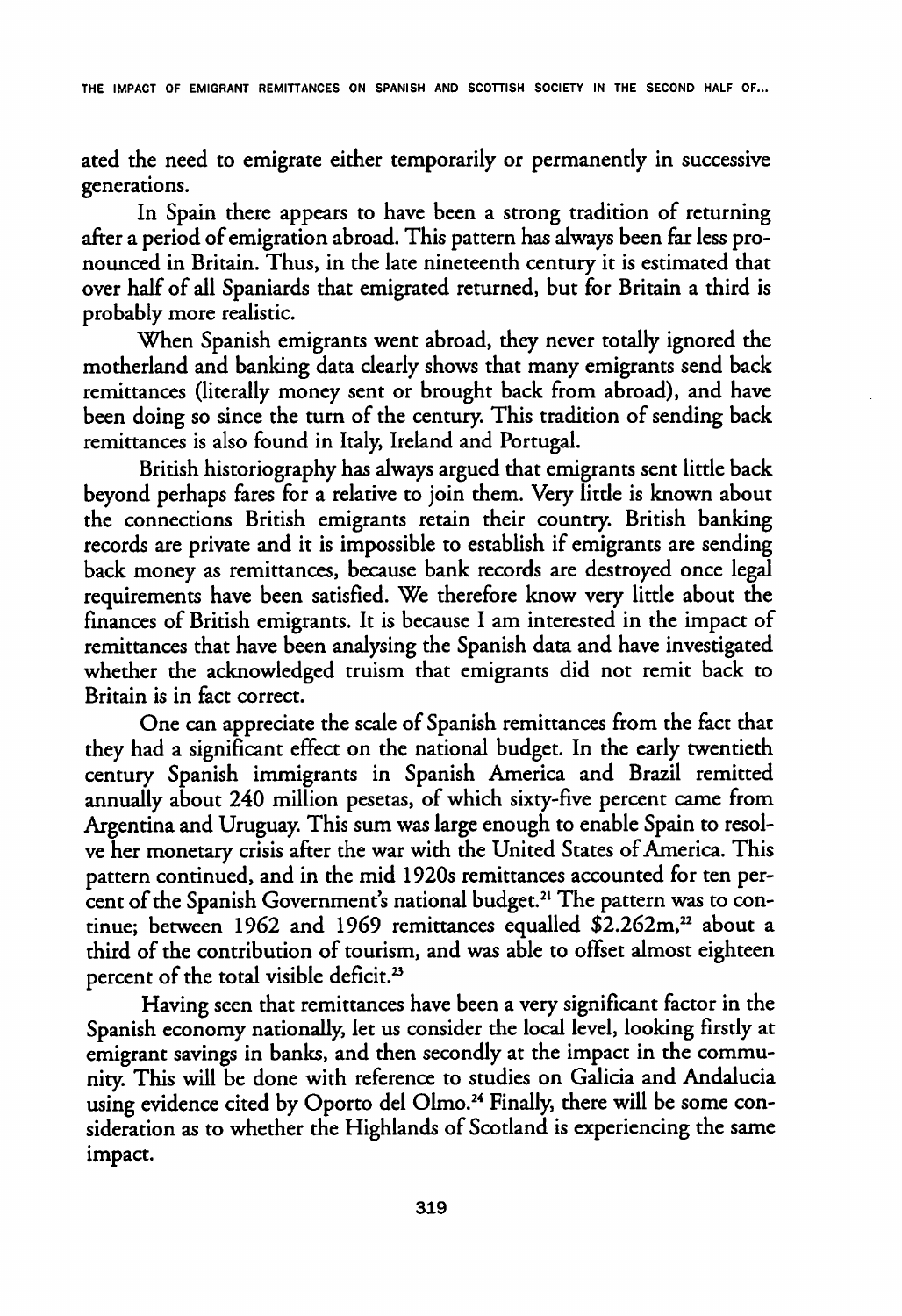The impact of remittances deposited in savings banks (Cajas de Ahorros) has been analysed. These savings banks are an important depository of emigrant funds, and in 1976 they held forty percent of emigrant remit tances. Emigrants tend to remit their savings to their local bank, thus the savings banks in Andalucía and Galicia have a higher proportion of their total deposits in foreign accounts than larger banks in other parts of Spain. Indeed seventy percent of emigrant investments in savings banks were in Andalucía, Galicia and the West of Spain. Whilst the money is in the bank the depositor has no control on how the money is invested by the bank, which in seeking the best return on its capital may well invest outside the immediate area. The remittance is not therefore benefiting the local community.<sup>25</sup>

However, one instinctively feels that the impact of an injection of capi tal into a local área must be beneficial, and indeed the discussion has already noted that this was the effect on the local economy in Galicia in the late nineteenth century.<sup>26</sup> The peasants were able buy land, although it was observed that this was not capitalist investment, but a way of defending their traditional way of life rather than modernising it. In other words emigration can promote under-development, preserve existing social conditions and at the same time be a product of these conditions. Remittances help to maintain the status quo. Furthermore remittances may be detrimental to future development because migration and remittances may decrease total output, especially in agriculture and other commodities that could be sold. Workers who have emigrated cannot be replaced and relatives who are left behind are unable or unwilling to do all the work. Indeed in Ireland Curson has shown that remittances undermined traditional forms of community co-operation.27 Agricultural productivity tends to decline, and remittances tend to reduce self-sufficiency and increase the dependence of a region on goods from outside the area, especially consumer durables. In short, a region becomes dependent on remittances.

Indebtedness can be resolved by emigration; indeed remittances are a way of paying off debts incurred in emigrating. They may also be used to buy machinery to compensate for having less people available on the farm, as it is generally the younger, fitter, most able people that leave. In this sense remittances are paying the costs of emigration. Research on Spanish remit tances suggests that less than ten percent of remittances are used to repay debts and it is not dear how the debts were incurred. Moreover, emigration was not necessarily a successful method of saving money, despite the fact that emigrants tend to live very frugally. A study of Andalucian emigrants in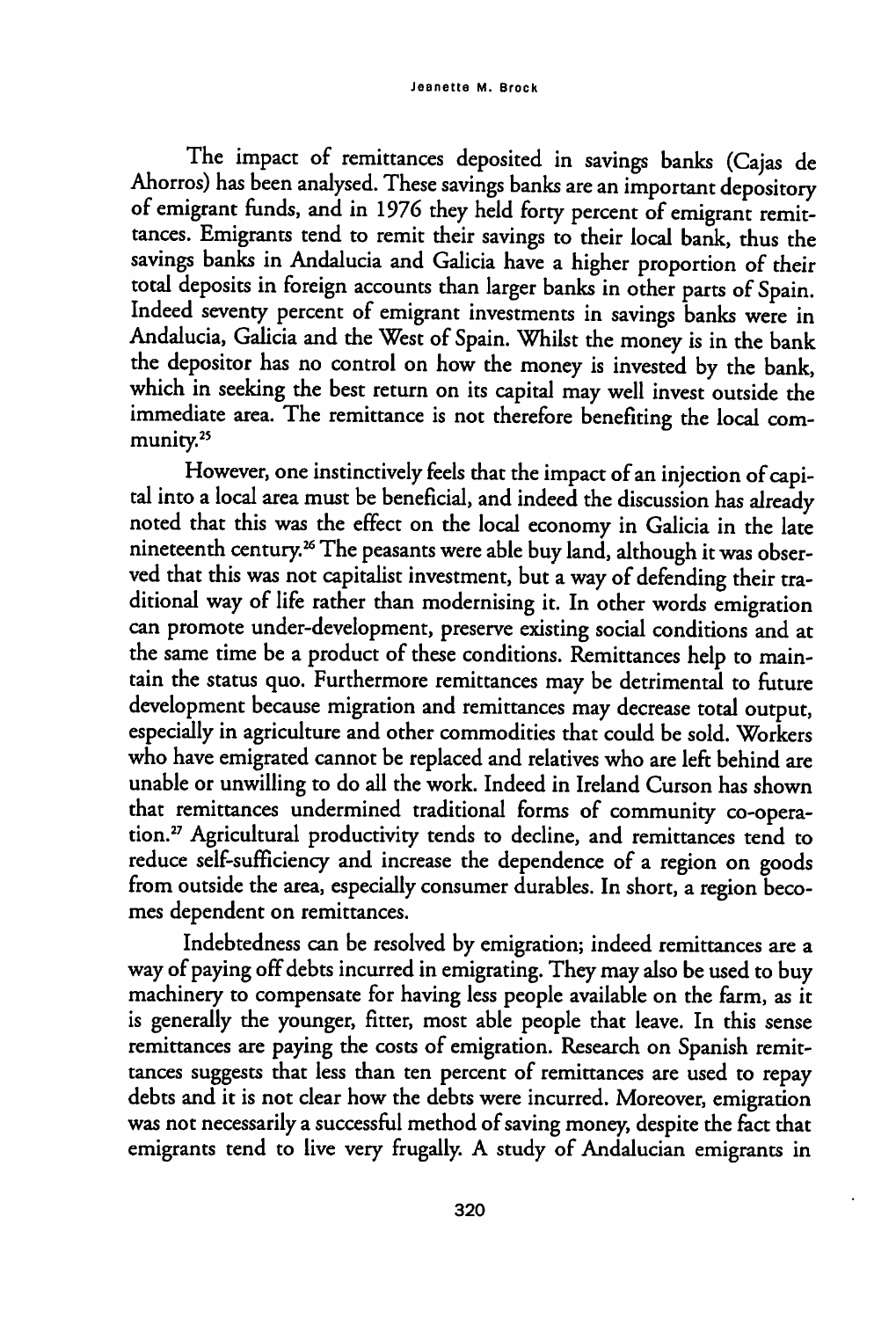Germany showed that thirty percent found it impossible to save. Generally however, emigrants found it easier to save money abroad than in Spain.

The emigrant may send back remittances with the intention of starting a business but only a small proportion of remittances are directly involved in productive activities. Most Spanish studies suggest that less than ten percent of emigrants aim to or have started a business, and when they do they are generally very small ones such as shops, bars and workshops and without any employees. The benefits to the región are therefore very limited. An extreme example of misplaced emigrant entrepreneurial endeavours is shown in the small village of Elijas in Extremadura, where the number of bars and discotheques tripled as a result of emigrant investment.<sup>28</sup> This might have improved the night-life temporarily, but it represents a mis-allocation of useful resources and gross over-supply.

It is argued that the majority of remittances are spent on daily activi ties such as food, clothing and housing. Whether these are economically pro ductive to a region is debatable.<sup>29</sup> In Spain the most common objective for emigrants was to buy or renovate a flat or house and indeed one study of return-emigrants in Galicia found seventy-four percent lived in their own flat, thirteen percent owned two fíats and seven percent three or more. The study does not make it dear as to whether these were purchased by the emi grant, but it plainly represents a lot of capital being used non-productively. However, it has to be asked why people return to poor districts or undesirable places and it has been suggested that return-emigrants buy a flat not from economic motives but in order to increase their status in the community. This would create a positive link between remittances and future migration in the minds of potential emigrants.

If a family or community becomes dependent on remittances then there is a problem of reliability. This is outside the control of the emigrant and is due largely to the state of the economy in the host country. Thus in 1967 there was a large fall in remittances from Germany to Italy due to a recession in Germany, and the 1973 recession and oil crisis caused a much steeper drop in remittances throughout Europe. The economic crisis of 1973-6 led to the first restrictions by EEC members on immigrants and ultimately to the implementation of policies to encourage foreign workers to return to their native countries. There was a marked increase in Andalucians returning home, thus increasing unemployment and reducing remittances. This happened because Andalucians tended to emigrate to Europe, whereas Galicia was less affected and the remittances were sustained because Galicians were more likely to have been involved in trans-Atlantic emigration.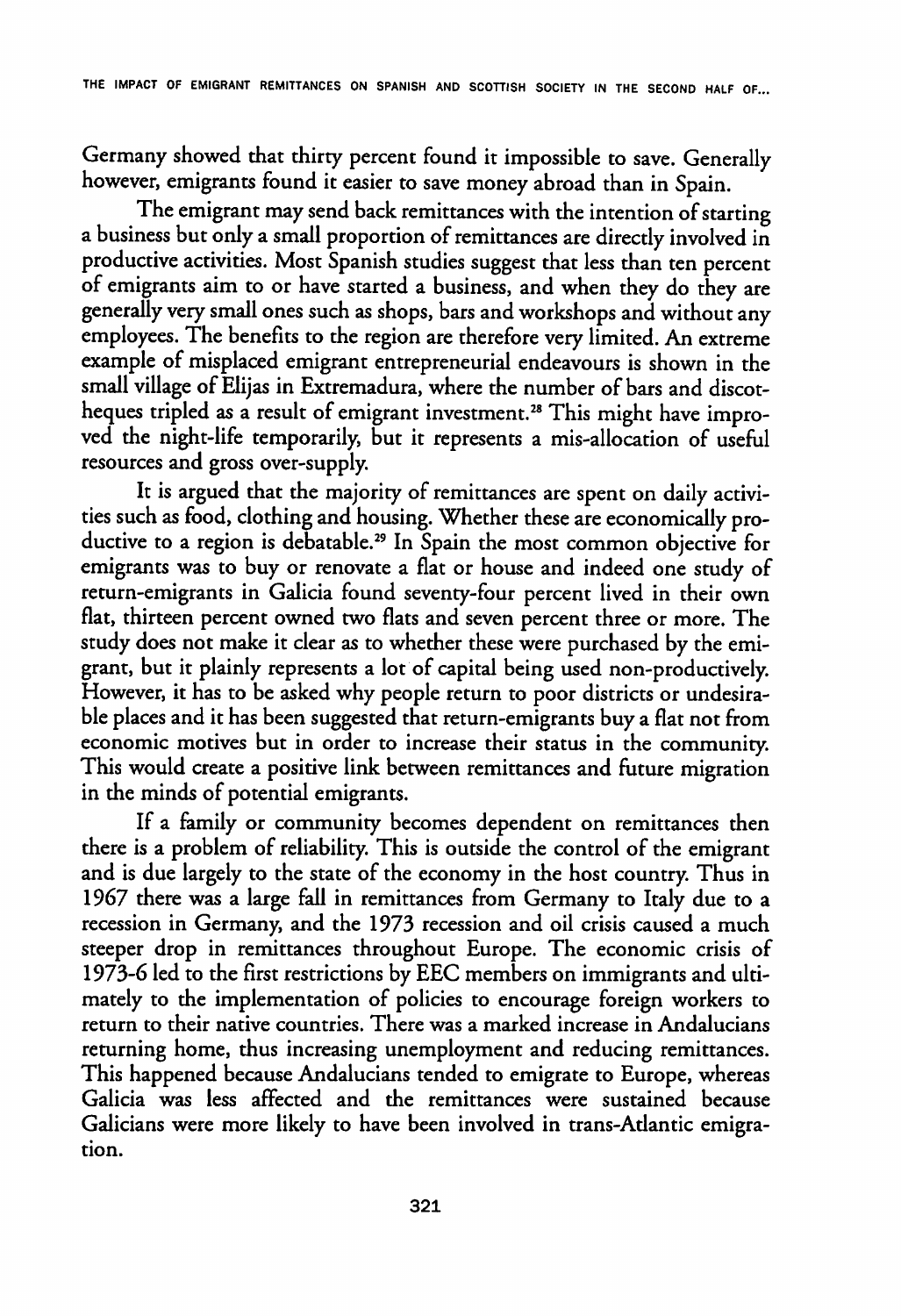To summarise the discussion so far, it can seen that emigrant remittances can be of national significance, do not necessarily benefit the local área even if invested there, tend to promote under-development, may decrease output, create or solve indebtedness, encourage house-building, create some small businesses but at the same time make the community more vulnerable to economic conditions in the host country.

In Scotland the population of the Highlands is too small and the British economy too large for remittances to be nationally significant. At the local level banking records are unobtainable, although evidence suggests that some men working in the Gulf States used investment strategies to spread their risk when sending their savings back to Scotland. Oral evidence sug gests that they do send back money to their villages. Many Highlanders have always gone to the major British cities, especially Glasgow, but in the 1970s islanders talked of relatives in Patagonia, Argentina, the Gulf States, the merchant navy and fisheries (especially in Greenland, Newfoundland and South Georgia). These were not all unskilled jobs; Patagonia offered work with sheep, and the navy and fisheries skills the of seamanship. Workers could be away for long periods in the merchant navy and fisheries, and an informal system of paying wives back home was developed within firms.<sup>30</sup> Clearly this sort of system completely side-stepped conventional monetary systems through banks. More recently the oil industry in the North Sea has probably reduced the need to go abroad for work.

The idea of going abroad to save money in order to maintain the croft has proved persuasive. As long ago as 1923 Leneman found evidence of a crofter going to Canada with the intention of "bettering himself" and then returning to the island of Barra. He never returned, and his croft has remained empty.<sup>31</sup> Not all empty crofts are evidence of emigration; this is an area where there are many empty crofts with idle land attached. The legacy of the Clearances has been that people are unwüling to abandon a croft even if they do not use the croft house or farm the land. Some islands such as Scarp have been completely abandoned, but the crofters still have the right to return.<sup>32</sup>

Can this form of remittances also be seen as destructive? In the Highlands it can be argued that again it has promoted underdevelopment and maintained the status quo. Agricultural production has declined, and is illustrated by a report in a local newspaper from the Shetland Isles. In the 1939-45 War, it noted that so many men were working in the merchant navy that the islands were experiencing a boom, and despite Government encouragement to increase agricultural production, output was actually declining.<sup>33</sup>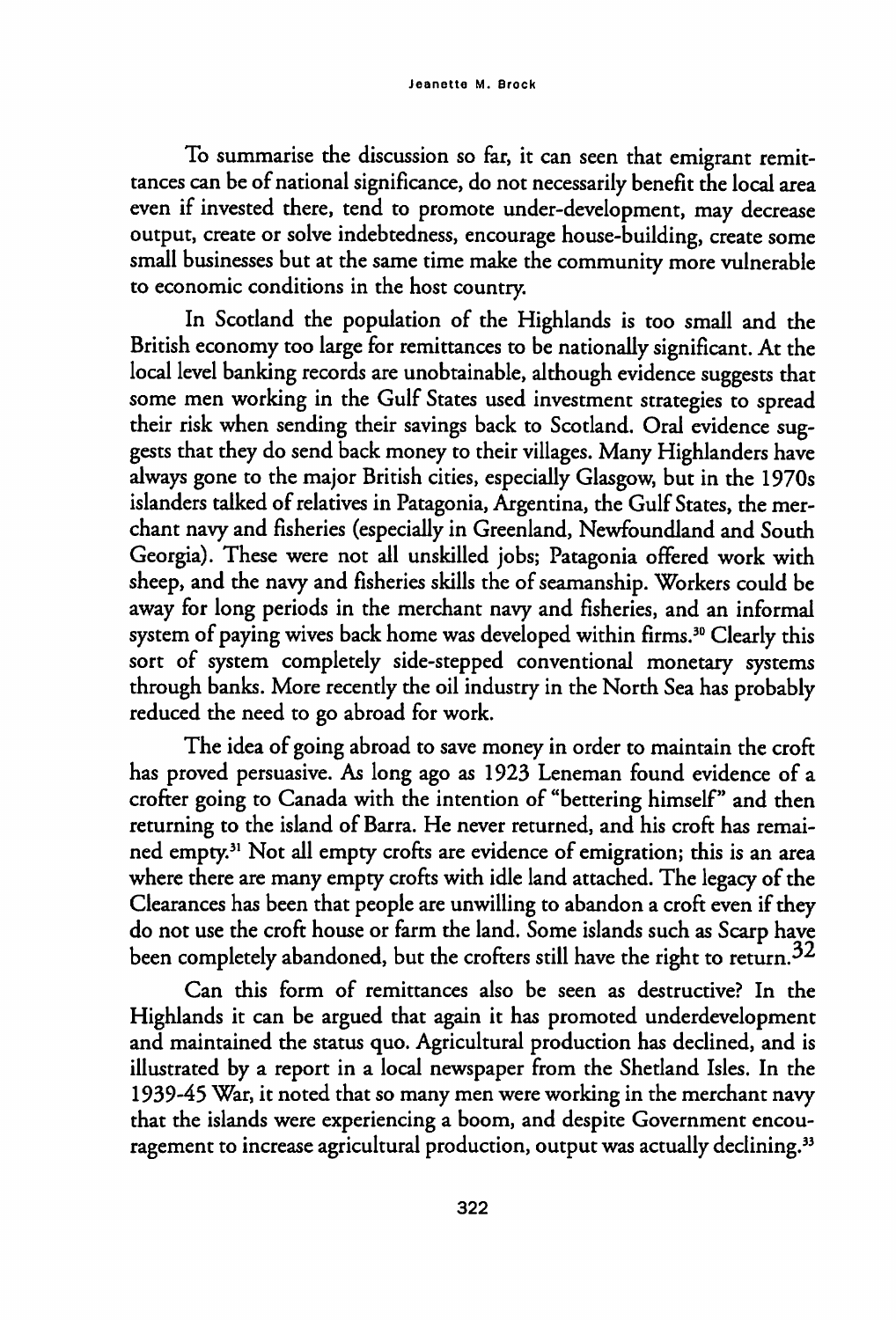THE IMPACT OF EMIGRANT REMITTANCES ON SPANISH AND SCOTTISH SOCIETY IN THE SECOND HALF OF...

Many crofts contain the wife and children, because the husband is abroad and the croft is a convenient place for the family to live. One is therefore describing a situation where in many cases the croft is no longer even a bi-employment activity.

Crofters regularly leave to work in the major cities (a pattern similar to that found in Spain). That crofters are getting remittances from within the country but outwith the local región was first noted in research on temporary migration in the nineteenth century.<sup>34</sup> Oral evidence suggests that this still occurs, and the crofting system depends on more than one source of income, but unfortunately the monies involved cannot be identified. Interestingly a group of crofters in Assynt, Sutherland recently formed a cooperative to buy the estate when it came on the market. This was feasible because of a large number of donations sent from abroad (mainly North America), which enabled the crofters to purchase the estate, the first purchase of this kind to take place. Assynt is an área that had been notorious in the Highland Clearances 180 years ago and most of the donations were from people with no known family connections with the area. They were simply unsolicited remittances from people who felt a cultural affinity with the Assynt crofters.

In the Highlands there is a situation of plenty of low grade land, but with very tightly controlled restricted access to it, and for the crofters the crofting way of life being totally inadequate to support a twentieth century lifestyle. Clearly although there are similarities, this is not the same situation as in either Andalucía or Galicia although plainly access to land is equally res tricted. The savings of Spanish emigrants enable them to return to their "pueblo" with an enhanced lifestyle, through the purchase of homes and consumer durables. This is not so apparent in Scotland, where sustaining the croft while attempting a late twentieth century lifestyle (even if no longer being a crofter in the agricultural sense) seems to be the limit of their achievements. In all cases the remittances serve to maintain the status quo and cré ate a dependency culture.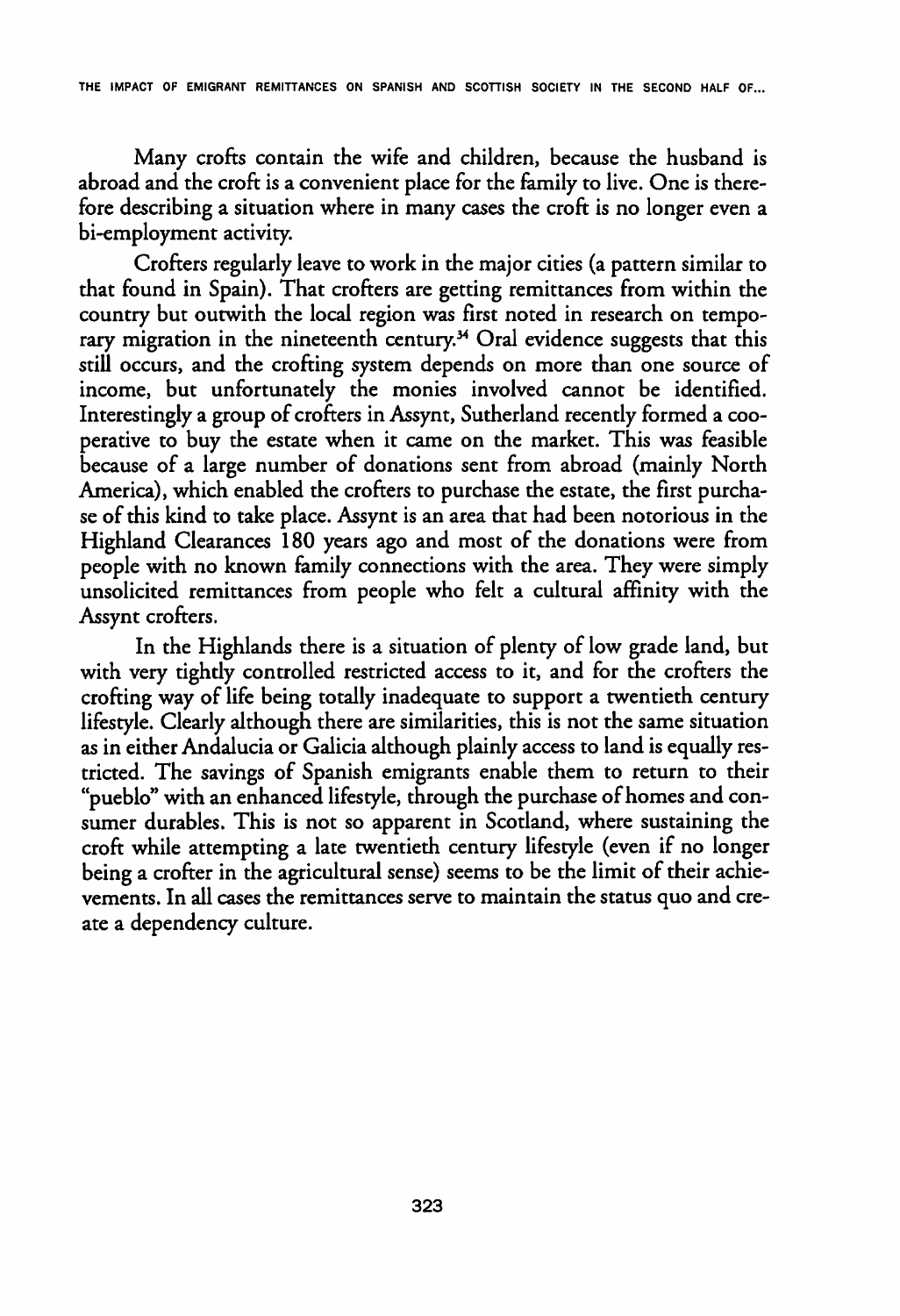## REFERENCES

- 1 F.R.Pike, "Hispanismo and the Non-Revolutionary Spanish Immigrant in South América 1900- 1913" Interamerican Economic Affairs, 1971, p.5.
- 2 D.Baines, Immigration from Europe 1815-1930, (Macmillian, London) 1991, p.9. [ISBN 0-333-52087-4]
- 3 D.S.Massey, "Economic Development and International Migration in Comparative Perspective" Population andDevelopment Review, 14, 1988, p.386.
- 4 M.Oriol (translated into English by B.Thompson), Reports on Studies of the Human and Cultural Aspects of Migrations in Europe (1918-1979), (no publisher or date) p.49. [ISBN 2-903148-17-1]
- 5 Ibid. quoting from L.A.Martinez Cachero, La emigracion espanola ante el decarrello economico y social, (Madrid, Nuevo Horizonte) 1965.
- 6 A.Oporto del Olmo, Emigracion y Ahorrro en Espana 1959-1986 (Ministerio de Trabajo y Seguridad Social, Madrid) 1992 [ISBN 84-7473-728-9] p.200-04 quoting SOFEMASA "Estudio de la Emigracion Espanola" La Region Internacional, 1984.
- 7 Baines, Immigration. p.9. It is impossible to compare Massey's estímate for Spain (fh.3) with Britain, because Massey has induded Ireland in his estímate of emigrants as a percentage of the British population in 1900. If Ireland was excluded 40.9% is probably slightly too high.
- 8 D.Baines, Migration in a Mature Economy: Emigration and Infernal Migration in England and Wales 1861-1900 (Cambridge University Press, Cambridge) 1985 [ISBN 0-521-30153X].
- 9 Pike, "Hispanismo" p. 11.
- 10 Oriol. Reports on Studies. p.50. quoting Martinez Cachero, La emigracion española..
- 11 *Ibid.* p.49-50.
- 12 Oporto del Olmo, Emigracion y Ahorrro. pp.205-6 quoting A.de Miguel, F.Moral and A. Izquierdo, "Sociologia de los emigrantes españoles en Europa<sup>n</sup> in Panorama de la Emigracion Española en Europa, (Ministerio de Trabajo y Seguridad Social, Madrid) 1986.
- 13 C.Erickson, "Who were the English and Scots emigrants in the 1880s?" in D.V.Glass & R.Revelle (eds) Population and Social Change (Arnold, London) 1972.
- 14 J.Garcia-Lombardero, "Economic Transformations in Galicia in the nineteenth and twentieth centuries", in N.Sanchez-Albornoz (ed), The Economic Modernisation of Spain 1830-1930 (New York University Press, New York) 1987, [ISBN 0-8147-7861-5]
- 15 Ibid.
- 16 P.Tedde de Lorca, "On the historical Origins of Andalusian Underdevelopment" in N.Sanchez-Albornoz (ed), The Economic Modernisation of Spain 1830-1930 (New York Uníversity Press, New York) 1987, [ISBN 0-8147-7861-5]
- 17 J.M.Brock, "The Importance of Emigration in Scottish Regional Population Movement 1861- 1911" in T.M.Devine (ed), Scottish Emigration and Scottish Society, (John Donald, Edinburgh) 1992, pp. 104-34. [ISBN 0-85976-370-6]
- 18 Kelp is an alkaline seaweed extract used in the manufacture of soap and glass. This industry was very important during the wars against Napoleon when supplies of Barilla dried up. Barilla was kdps' main rival as a source of industrial alkali and was normally imponed from Spain. J.Hunter, The Making of the Crofting Community, (John Donald, Edinburgh) 1976, p.16 [ISBN 0-85976-014 -6]
- 19 L. Leneman, Fit For Heros? Land Settlement in Scotland after World War I (Aberdeen University Press, Aberdeen) 1989 p.202 [ISBN 0-08-037720-3]
- 20 This article refers specifically to construction workers from Strathclyde Region, but the issues